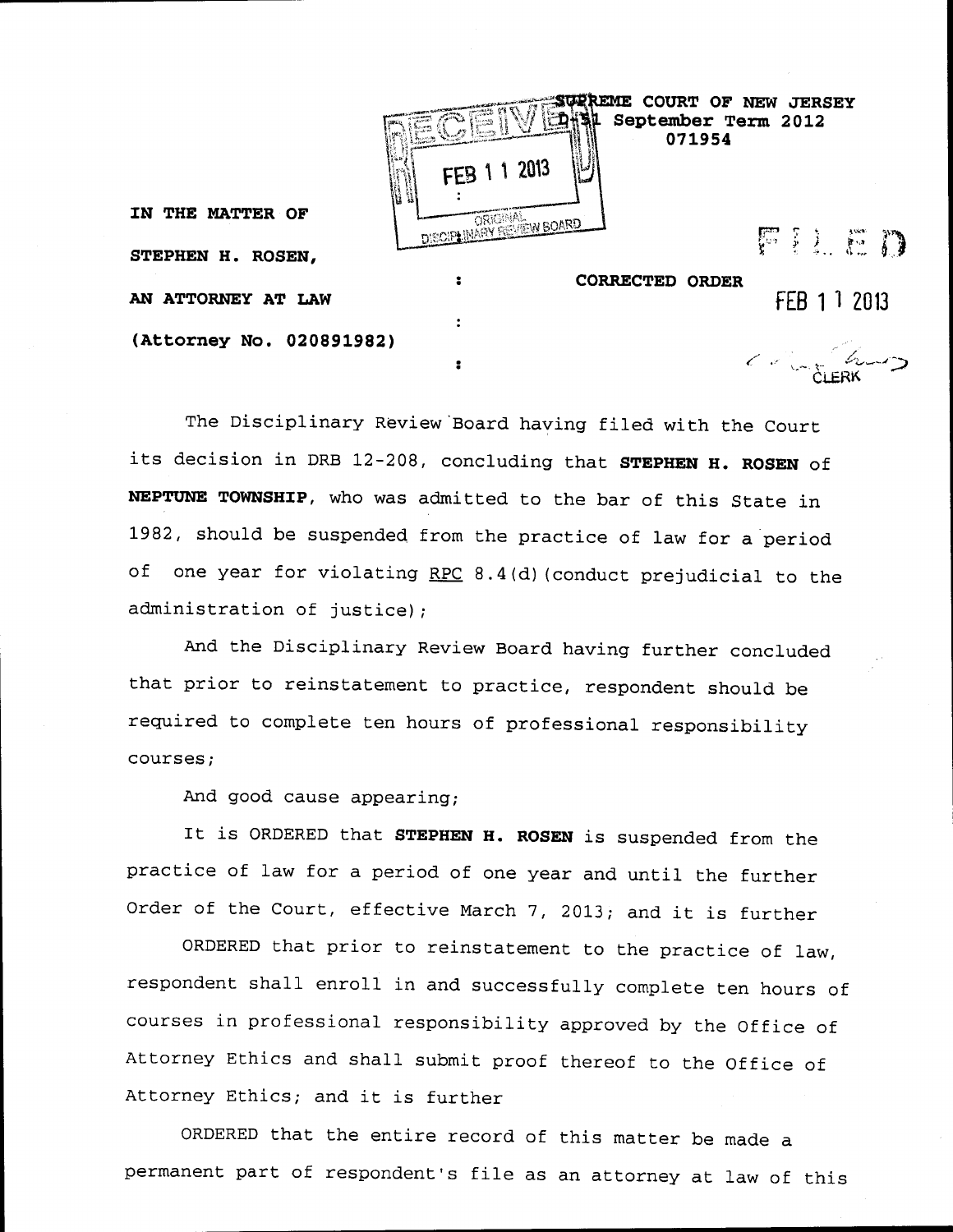State; and it is further

ORDERED that respondent comply with Rule 1:20-20 dealing with suspended attorneys; and it is further

ORDERED that pursuant to Rule  $1:20-20(c)$ , respondent's failure to comply with the Affidavit of Compliance requirement of Rule 1:20-20(b) (15) may (i) preclude the Disciplinary Review Board from considering respondent's petition for reinstatement for a period of up to six months from the date respondent files proof of compliance; (2) be found to constitute a violation of RPC 8.1(b) and RPC 8.4(c); and (3) provide a basis for an action for contempt pursuant to Rule  $1:10-2$ ; and it is further

ORDERED that respondent reimburse the Disciplinary Oversight Committee for appropriate administrative costs and actual expenses incurred in the prosecution of this matter, as provided in Rule 1:20-17.

WITNESS, the Honorable Stuart Rabner, Chief Justice, at Trenton, this 7th day of February, 2013.

CLERK OF THE SUPREME COURT

my offica.